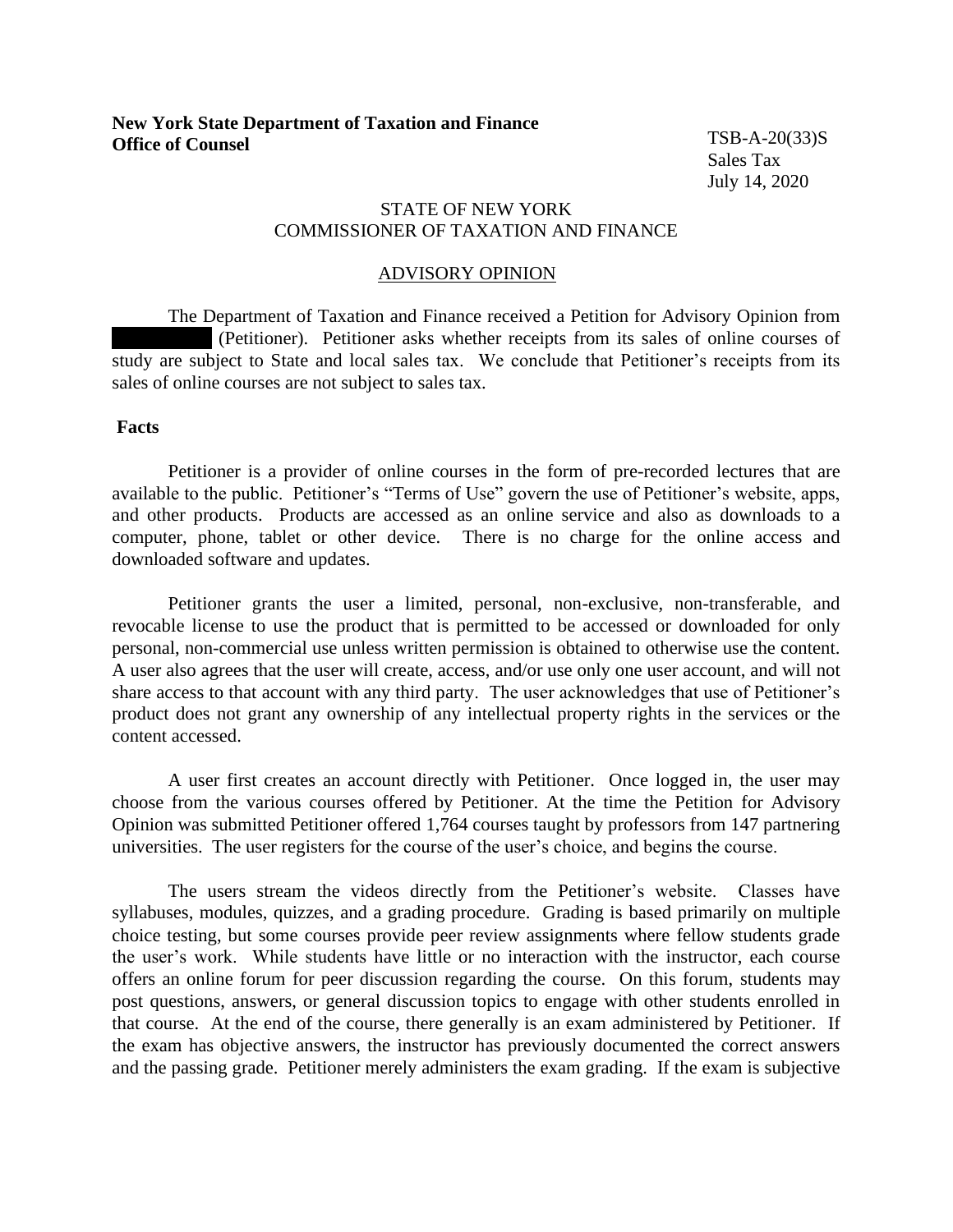(for example, an essay exam), Petitioner administers the exam via peer review as described above, based on the instructor having set the minimum threshold for passing the course.

Most of Petitioner's courses are free to the general user. The users can register and complete the course without payment.

Petitioner also offers "Course Certificate" courses for a fee. The "Course Certificate" courses offer verified completion certificates issued by Petitioner, and include the University or industry partner name, e.g. Cisco, Google, or IBM. Certificates confirm the learner's identity so that the learner can list the course on his/her resume and job posting websites, provide verification of work related training, etc. These courses are open to all, and are priced at \$29 - \$79 per course, but can be purchased on a subscription basis for \$49 per month.

In addition, Petitioner offers Specializations for learners who want to master a specific skill. Specializations are a coherent series of courses designed to teach a particular skill. When a learner completes a Specialization, he/she receives a "Specialization Certificate." Specializations are offered on a subscription basis for \$39-\$79 per month.

Finally, Petitioner offers "University-recognized" degrees. Petitioner works with University partners to offer online degree programs in areas such as business, accounting and computer science. This program includes more instructor involvement and a higher threshold to pass each course because the courses satisfy requirements for an accredited degree. This program also requires a capstone project or collaborative group project prior to the issuance of a degree. When a learner qualifies for admission, and completes all requirements, he/she receives an accredited online degree from the University. This program is priced at \$20,000. Petitioner does not sell the degree program directly to the learner; the degree-granting University does. Petitioner provides a portion of the online learning.

Specializations and degree programs utilize the same online features as described with the regular catalogue courses.

## **Analysis**

The receipts from the sale of tangible personal property and enumerated services are subject to tax, unless otherwise provided. *See* Tax Law § 1105(a), (c). Prewritten computer software is considered tangible personal property, regardless of the medium by means of which such software is conveyed to a recipient. *See* Tax Law § 1101(b)(6), (14). However, since Petitioner's online access and downloads themselves are free to all users, there is no charge or receipt for the downloading of the software; therefore, the software is not subject to tax. *See* Tax Law § 1101(b)(3).

Petitioner charges a fee for "course certificate" videos for which the user receives a streaming video and a certificate verifying completion of a course. This is neither taxable